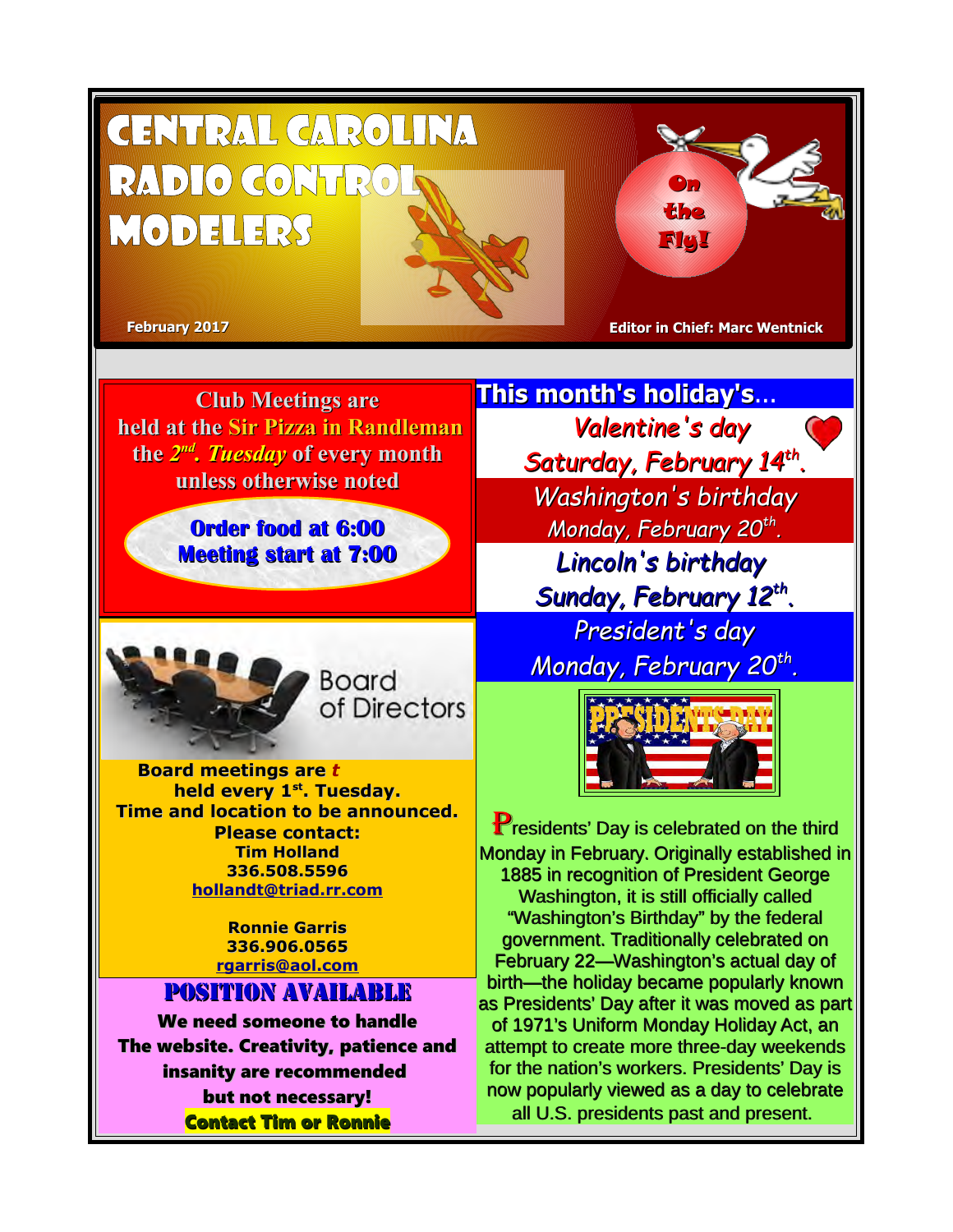

## Happy Valentine's day!

## The raid on Peenemunde Operation Crossbow

Our hero Col. Frank Collins is just about to take off and join the raid...

to have oxygen. The colder<br>M<sub>i</sub>th a quick reading of my call here feels good. We are all sign ATC gives me the okay. I release the brakes and gently but attention. I wait until I'm past 1800 rpm then release the brakes. As speed "Thumper" Thompson is my increase's the gray runway rushes wing man. Nigel was a teacher frantically past. The air frame vibrates and the pitch of the engine gets higher and louder. fall apart. Then nothing. There is no longer a shaking but a smooth rumble from HH to let me know she's with me. As I gain to mission altitude the ground falls away as if something was pulling his fighting prowess. I'm glad the earth away from underneath me. I pull the gear up and I quickly catch up to the squadron limeys need is a dead American

and fall in place. I check in with my squadron leader. My group has 50 Halifax's, 50 Lancaster's, 15 Mustang's, 10 Tempest's and 5 Mossies with names like *One way Ticket, Maggie's Revenge and Lady Luck*.



The heavies form a box formation. It's more of a diamond with hues of yellow and red shape with the head plane being the leader. This protects the bombers by forming a kill zone with machine gun fire overlapping so bandits have a tough time getting in. But somehow they still manage to do so. The bombers fly in different levels like an askew four layer cake. This offers the best protection and minimizes running into another ship. The bombers head north to 18000 ft. it's good to have oxygen. The colder air up

relatively high as not to attract

firmly move the throttle forward.  $I$  fly in a four formation with my the target. Flying towards a target The ship feels as if she's going to back in the states. The type with wing-man to my right. Nigel before the war. He's one of those That's when you know 1. You've refined gentleman that you see in been sighted. 2. Trouble called those Trevor Howard movies the smoking jacket and pipe sipping cognac by the fireplace. A good ol' chap as the limeys say is like waking down Main St. here. His ship *Queen's Crown* has naked. Everyone can see you and six Nazi flags to commemorate he's here. He was told to stick with me. The last thing the

on their watch. It's bad for public relations.

The group leaders must have gave the word for crews to test fire their guns because the sky light up with traces going in every direction. What a light show it is. Tracers everywhere.

As we head out I can't help notice how beautiful the sky is as the sun fights the night for domain over the ground. The sunset proves to be breathtaking

striations as if the hand of God himself brushed it. It will prove to also be deadly I pray God will still be here later.



# The Raid

I settle in for the 3 ½ hour run to is like waiting for a garden to bloom. Those damn black roses called flak burst all around. the Luftwaffe is on the way. 3. You gonna wish you didn't have a large breakfast.

Flying at night in the full moon

there's nowhere to hide. You are a sitting target for every fighter in the Reich.\*

So far so good. The flight is uneventful as we head over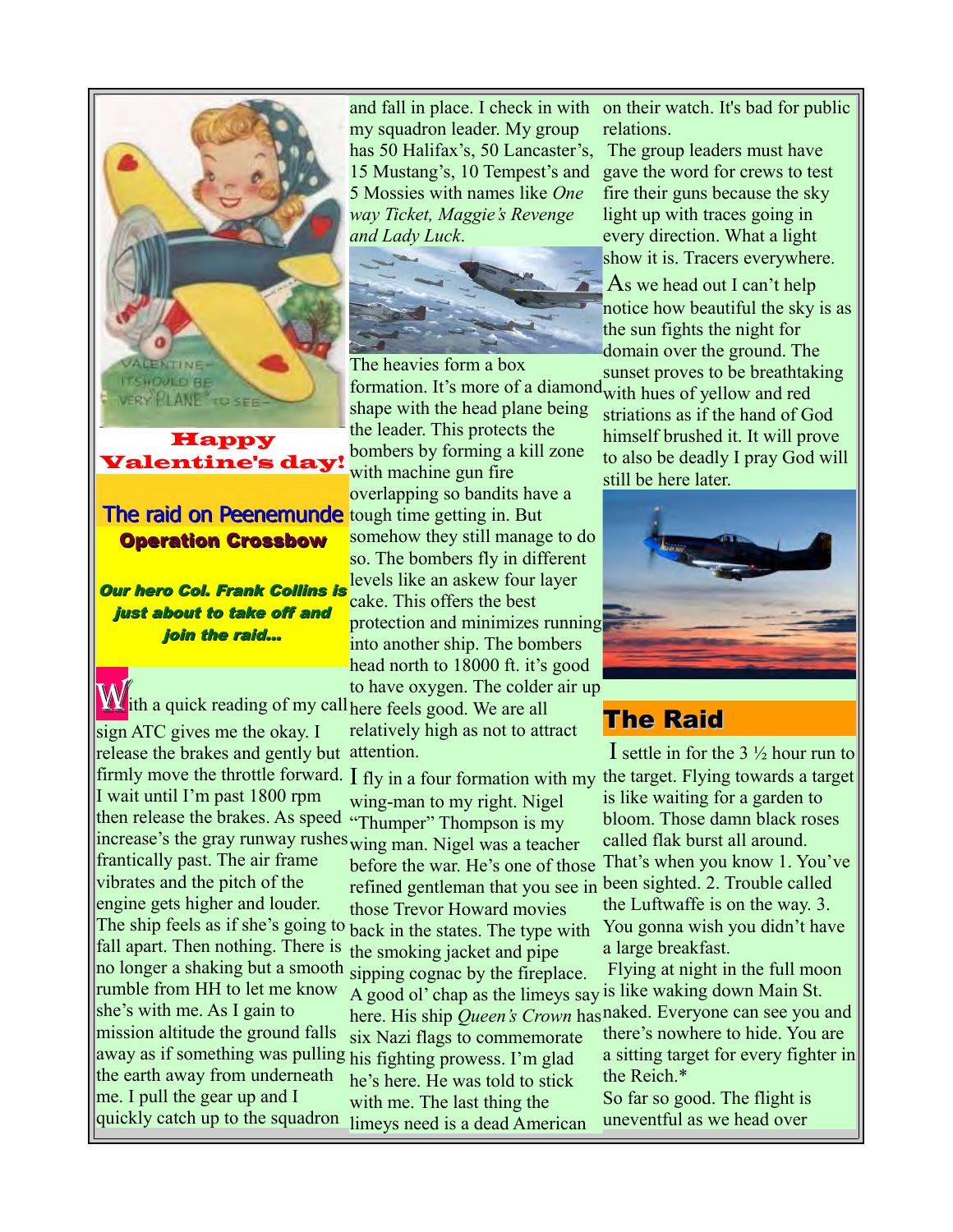Denmark. The bombers are losing altitude now. They are heading to bombing level. It's at this level you let nothing come between you and the target. Straight and level is the bombers mantra. It take nerves of steel and check and see that my wave is a constitution to match. Lower they fly. They are below me now and must be nearing 7000 ft.

Time seemed to accelerate because in no time we are heading south towards the target ahead. The two waves their payloads. The thick black bellowing smoke rises with each I see fighters everywhere burst. The night seems day. No fighters, no flak we haven't been from the ground and the seen! This itself seemed too good.

My eyes scan the skies for anything. My mind is on high alert. But to my amazement and somewhat relief there is no opposition...yet!

At 00:48 we arrive. On the ground I can see the flares. The flares are dropping as too point the way. Then flares are dropping sighting everywhere. *Bandits 3*  outlining our target area. Leading *o'clock low!, bandits coming in*  Lancaster's from the Pathfinders

has been dropping them throughout the raid. I see my third wave the bombers open their bay doors. Some of these guys are as low as 4000 ft. Perfect targets for ack ack! I guess that fake raid pulled off by the Mossies worked! I watch as the pretty little gifts we prepared for Gerry rains down. Flash,

Flash! The ground lights up. A

bombs. Gerry must be putting up number three engine. I jam on the a smoke screen. Too late Krauts! left rudder and swing at 45

As we approach I watch as the second wave leave the target area. Could it be this easy? Getting home may be different. I unharmed. Time to start climbing back to 18000. The sooner the better if you ask me. Most of us are on our way back. Good! I look at my watch its 0:48 hours.

Peenemunde. Still quiet. I can see rocks back and forth. I'm not hit ahead of us have already dropped The Gerry's radioed in our strike **Bam! Bam!** My ship violently but those roses are a bloomin'! silhouetted among the flames moonshine. In front of me is a Lancaster with two engines burning and heading down. **GET OUT GET OUT!** I scream as if they can hear me. Planes are falling all around me. Streaming meteors heading down. A JU-88 with one wing has just went spiraling past me. The radio chatter explodes with bandit *at 320 high!* "*I GOT HIM! Damn look at him go down*!"



thick white smoke is now starting pick a 109 banking to get on a to rise from the ground.. A lot of Halifax's six. I see the burst of smoke. Too much to be from the tracers aimed at his starboard I'm screaming in the radio, God Damn it Nigel let's go! I

and is waiting for us in the return. *hand here!"* I bank towards Nigel degrees behind him. He's close to that Halifax. I don't want friendly fire but if I think any longer it's not gonna matter! I squeeze my trigger and let the .50 cals sing. He must see me he's hard banking right now. But HH cannot out turn him and he knows it. I blast him in the fuselage and boom he lights up. I fly through the burning debris rocketing towards me. Nigel is now in trouble he has a 109 on his tail. "*Frank ol' chap I need a*  and as I get closer we do a helix maneuver. Just like your DNA and we got him trapped. As we climb hard he's losing airspeed. Nigel does an Immelmann and gets behind him. NOW! NIGEL NOW! Boom another one bites the dust! All I see is swarms of planes. Thank God there are mostly ours. Remind me to kiss those mosquito pilots heading to Berlin for distraction.

> I spot a HE-110 with that new Schrage Musik cannon. Since May the krauts have been arming their night time fighters with this upward firing cannon. They slice open bombers like tuna cans while staying underneath them. These Krauts sneak up and under the bombers and the crew doesn't know it until they fire the cannons. This 110 is mine. He is positioned over me and that's the way I need it. Away from the cannons is the key. I race to catch him but I'm moving to quick. I out shoot him. I pull up and roll to lose airspeed while bringing back the throttle. He zips past me and I can see the faces on the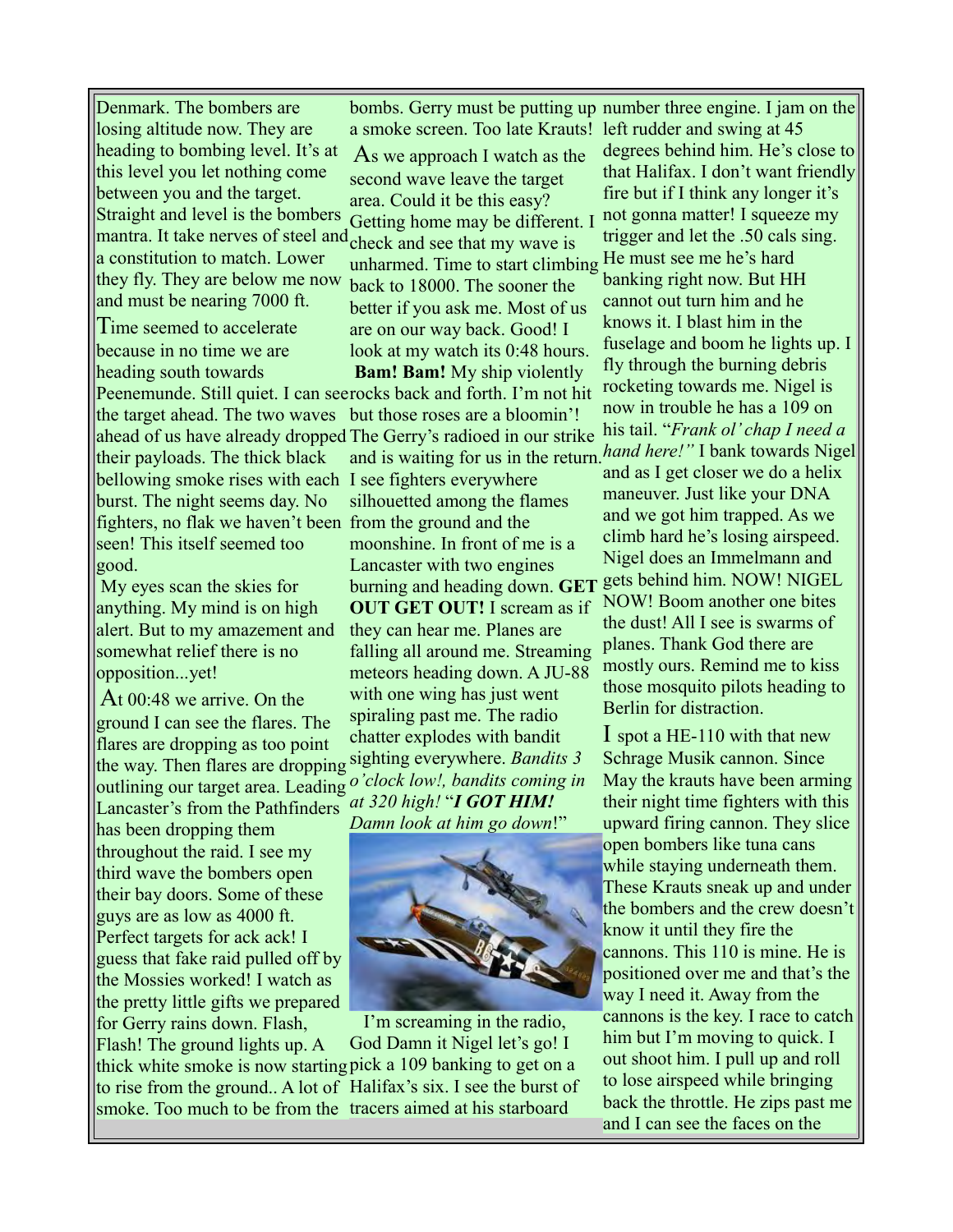crew. I try to get on his six but the pilot is experienced and pulls to be bonfires burn all over. up to lose airspeed himself. He knows maximum fire cover is having me over him with me at his six. I pull up but once again I'm moving too fast. Hot white tracers spin past me and I hear *THUD THUD THUD*.. The cockpit's Lexan sprays fine chips at me. NIGEL! I pull a loop to gain on his six. Over I go. Bad move those upward cannons are screaming. *THUD THUD* pieces parachutes did I count? Were of the rudder are gone. My feet have no effect on the pedals. *Boy Jimmy's gonna kill me*! I grab the stick with both hands and struggle to get HH to roll on the top of the loop. She makes it and I squeeze the trigger into the left engine. She's smokin' and losing altitude. I don't follow him down.



He can still fire at me but not for long. I bank hard and head back to the group who are now almost out of the Gerry's range. Two 190's are closing on me. Nigel is just finishing off a 88 himself. I wait until they are in range. It's a deadly game of chicken. Two against one this time. *Wait for it, wait for it* the outline of the 109's get bigger and bigger. **NOW!** I squeeze the trigger and roll down to the right. I'm out of ammo! Click click. DAMN! My only chance is to out run them. I see a squadron of Spitfires coming from 12:00 HIGH. What a break! Boys these guys are all yours. As

I head to the group what appears These burning piles were a life or 8 lives. I try not to dwell on it.

What seemed like days but was only maybe fifteen minutes was total dogfight time. The targets are getting hard to find. It doesn't *In 1784...* The first balloon matter to me having spent my ammo.

I keep thinking about those boys in that Lancaster. How many there any? I think of all the planes that came streaming

down. Those terrified cries on the *In 1912...* radio. War is an ugly business.

### To be continued..



those clouds!"

#### Do you remember...





flight made in Italy takes place from the grounds of a villa owned by Chevalier Paul Andreani near Milan and uses a modified Montgolfière hot air design built by the brothers Charles and Augustin Gerli.

Frank Coffyn takes aerial views of New York City with a cinema camera while controlling his airplane with his feet and knees.

*In 1918...* Regulation of the airways begins as US President Woodrow Wilson issues an order requiring licenses for civilian pilots and owners. Over 800 licenses are issued.

*In 1937...* Howard Hughes establishes a new transcontinental speed record of 7 hours 28 minutes 25 seconds from Los Angeles to Newark, New Jersey.

*In 1955...* The first supersonic ejection takes place when North American test pilot George F. Smith ejects himself from his diving F-100 off Laguna Beach, California. He is unconscious for five days but recovers. *In 1958...* One of the best British soccer teams, Manchester United, has been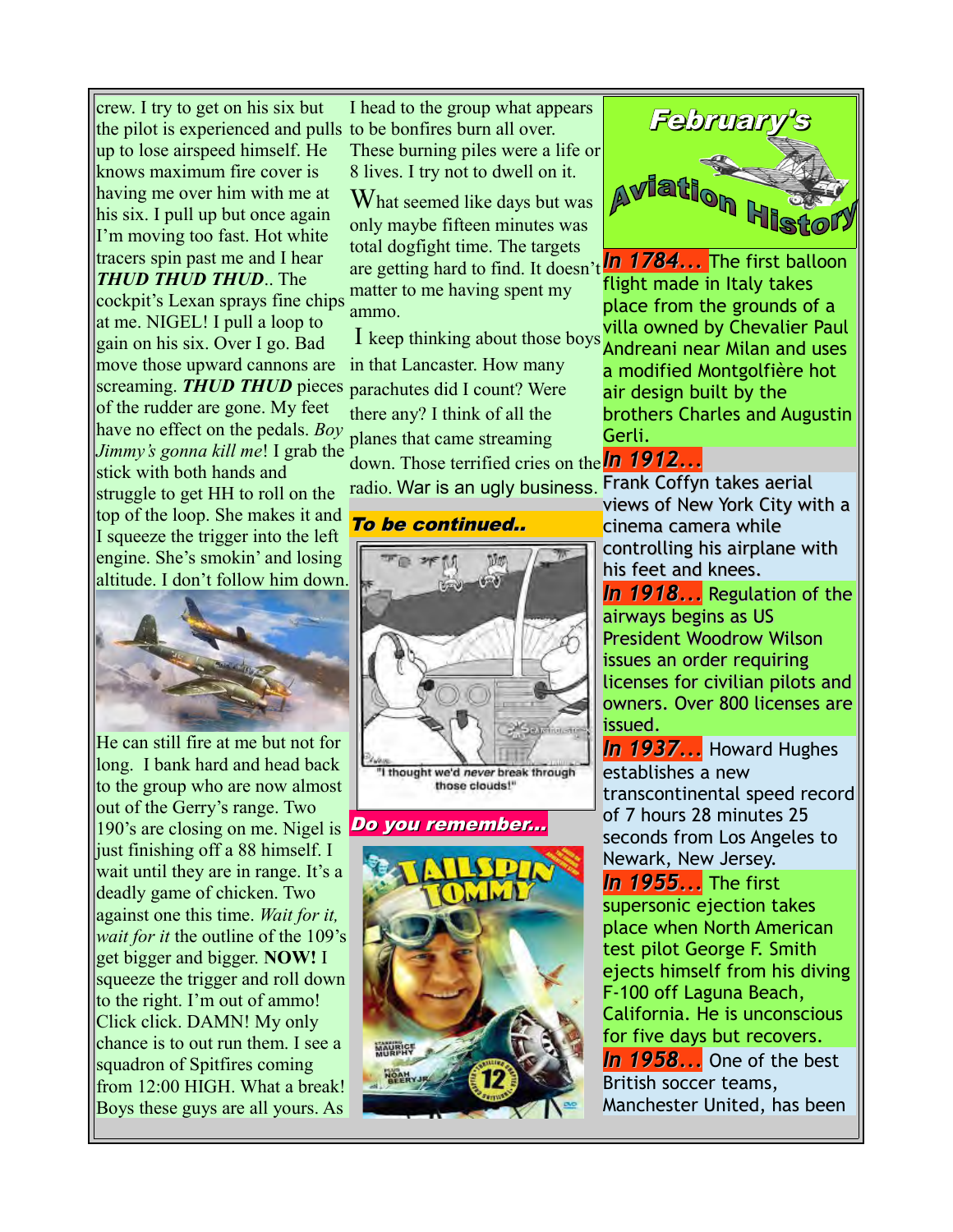virtually wiped out in an air crash. The team was returning from Belgrade after victory against a Yugoslav opponent when their British European Airways (BEA) Airspeed AS.57 Ambassador failed to take off and crashed into a house in Munich, Germany.

*In 1969...* First flight of the Boeing 747 "Jumbo Jet" airliner takes place in Seattle, Washington. The wide-bodied, long-range transport is capable of carrying 347 passengers, and is the largest aircraft in commercial airline service in the world.

In 1972... The Soviet Union that allowed them to see for has started to use Cuba as a base from which to spy on the advantage, especially in US. The first mission is flown areas with little by two Soviet Tu-95, which surveys part of the east cost. Seven Days Campaign in *In 1977...* The converted Boeing 747 space shuttle carrier makes its first flight with the shuttle Enterprise on downtown Richmond, its back, at NASA's Dryden Flight Research Center. *In 1988...* The Federal Aviation Administration (FAA) retires an aircraft registration number for the first time – that of Amelia Earhart's airplane, which disappeared over the Pacific in July 1937. *In 1990...* Smoke-free flights become mandatory

throughout North America for all US airlines.

.**[www.ccrcm.com](http://www.ccrcm.com/)**



Abraham Lincoln authorized hot air **BALLOONS DURING** THE CIVIL WAR!

# The balloons and

aeronauts conducted aerial reconnaissance and artillery spotting. With an ability to soar a thousand feet above the landscape, balloons gave military leaders a platform miles around – a decided topography. During the 1862, Union balloons stationed at the Gaines' Farm could observe movement within which was roughly seven miles away.



The Intrepid May 1862





**Cluster bombing is very accurate. The bombs always hit the ground. US Air force**

**A grasshopper walks into a bar and the bartender says, "Hey, we have a drink named after you!" <sup>T</sup>he grasshopper replies, " You have a drink called Melvin?"**